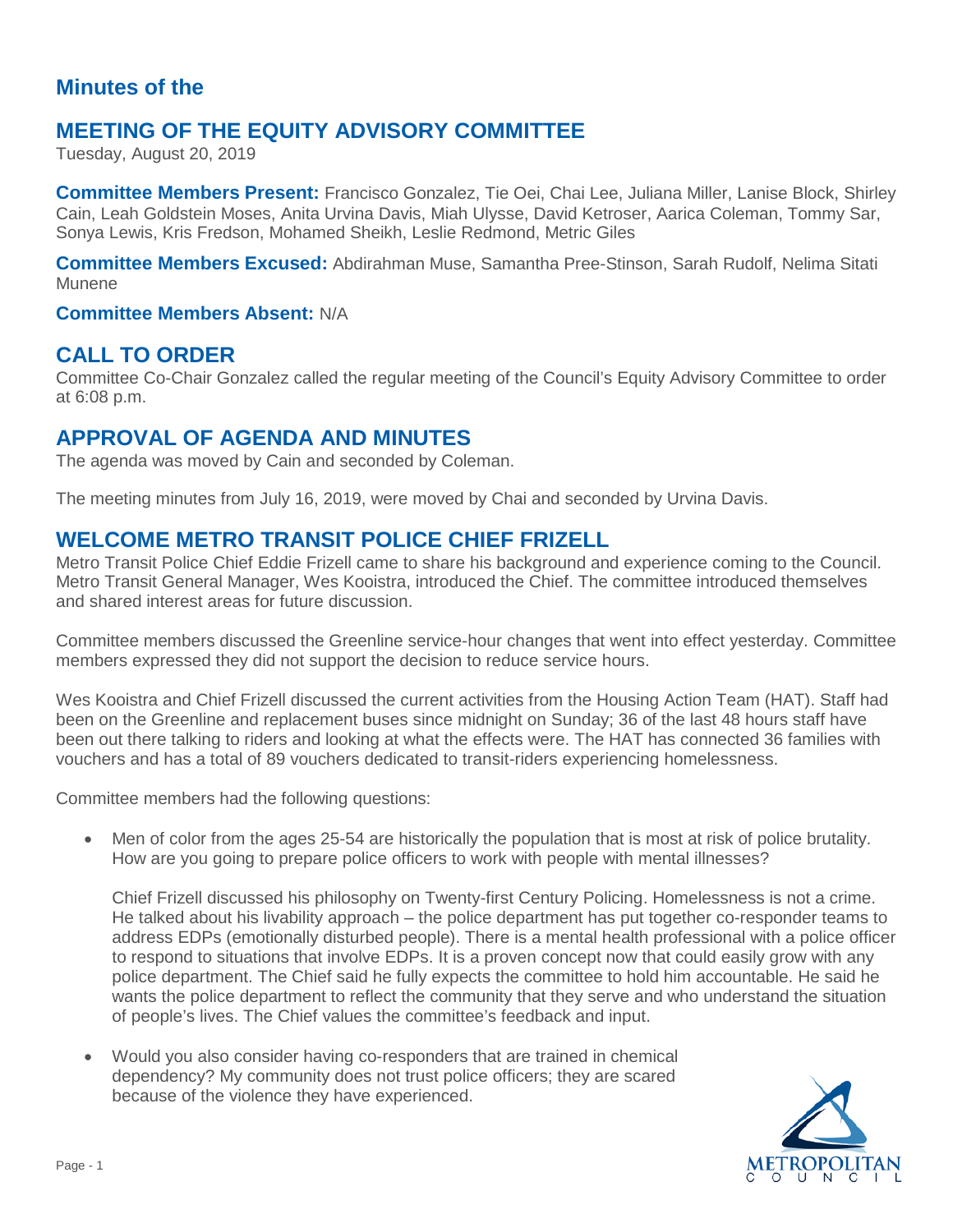The HAT is working with the counties to provide services; they are connecting people not just with housing but with necessary services. We are going to need more resources and will continue to work counties. We are not just trying to wipe our hands and say we can't help because we are a transit agency.

## **METRO TRANSIT NETWORK NEXT**

Karyssa Jackson, Community Outreach Coordinator in Customer Relations, presented about Metro Transit's Network Next project. Karyssa asked for the committee's input and guidance regarding the scope of the project and its Public Engagement Plan.

Wes Kooistra shared that the Network Next Project is aimed at determining the values and priorities to be reflected in the transit service system. Is geography or frequency prioritized? Are transit-dependent riders prioritized? There are limited funds; this project is helping Metro Transit to make decisions. Historically, decisions have been made based on how many riders utilize a route or stop, how efficient the service, and how cost-efficient it is. This project is reevaluating how the agency makes decisions.

Following the presentation, committee members had the following comments and questions:

• How can we collaborate with your community engagement efforts?

We would welcome any collaboration with the EAC. If you identify gaps in our community engagement strategy, we welcome input! Also, committee members were sent the RFP information for the community-hosted conversations, please distribute to your networks.

• Is public safety a part of this project?

The scope of this project does not address the question of public safety; however, we will be capturing all feedback and creating a mechanism to direct the information and recommendations to the appropriate department.

• Are you considering previous customer comments and complaints?

Yes, we will be looking at them and looking at how we incorporate the feedback.

Committee member made the following recommendations:

- Improve transit connections in communities and neighborhoods that have historically and currently been disconnected from the region by transit route planning (e.g. North Minneapolis)
- Improve the frequency of bus routes from Plymouth to North Minneapolis
- Reframing transit planning "tradeoffs" to "payoffs." What would have the greatest opportunity and/or benefit?
- Make sure to engage young people
- Compensate survey participants (e.g. free transit ride voucher)
- There was an exercise that was facilitated on the Transportation Advisory Board (TAB) that may help think about who has been underserved.

In addition to community engagement feedback, Giles encouraged committee members to also focus on decision-making processes. If the committee wants to get the outcomes they want, they need to examine and give feedback on the decision-making process.

### **MID-YEAR REVIEW**

Co-chair Francisco Gonzalez facilitated a conversation to review the Committee's work for 2019 and reflect on the rest of the year's priorities and work.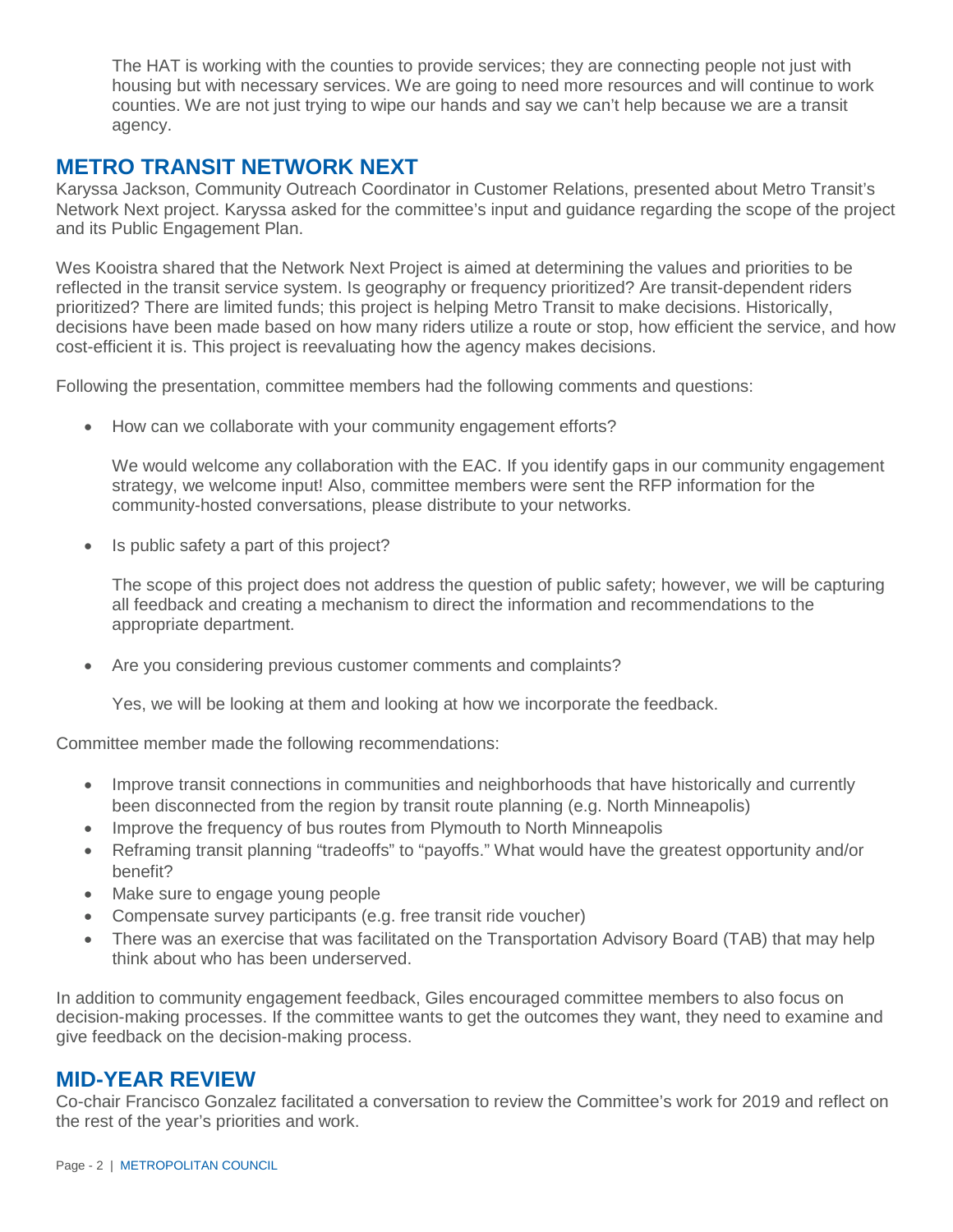Gonzalez asked the following questions to kick-off the discussion:

- Are there items not on this work plan that should be prioritized for 2019?
- How do committee members feel the year has gone so far?
- Any suggestions for improvement?
- What agenda items do committee members feel that the EAC had an impact, and what was it about them that should be modeled into future staff presentations and discussions?

Committee members shared the following comments and questions:

- Cain is frustrated with the committee because she would like to see more action-oriented committee activity. She doesn't feel like the committee is doing very much.
- Coleman asked if Nelima can present to the Council members their ideas and recommendations?
- Gonzalez stated that the Chair and Regional Administrator have provided a process for the EAC to submit formal recommendations to the Council.
- Oei said that if committee members want to be more action-oriented and have projects or subcommittees, they must be willing to put more time into participating in committee activities. Are we willing to work on the weekends?
- Block said the committee should have a stronger actionable platform. After hearing staff, we should have a standing report back to the Council based on the feedback.
- Fredson said there has been an effort to better match up EAC agendas with what is happening at the Council. A prime example is that the Chief came to visit the committee on his seventh day on the job. Second, attendance and participation matters. Today, we have a lot more members than we have had at the last meetings. Third, the Council does hear you. We brought your conversation about the proposed Greenline forward to the Council and it brought a lot of conversation about how are we need to change our processes. Fredson said that he believes the committee is powerful. If there is some other process that Council Members can help with, please let us know.
- Sheikh shared that he thinks the committee has been very impactful with the feedback the committee has given and their recommendations. Human Resources and workforce equity strategies is an example.
- Coleman said the biggest frustration is the discussion on April 16 about the proposed Greenline service-changes and then the Kindness Campaign that was presented after. It felt disingenuous and disrespectful. On that issue, not even Council Members get a voice or get to vote. Coleman said that the staff has been really valuable. For Coleman to truly represent her districts, she said she needs to be presenting to the Council and showing community members that she is their advocate. There are still a lot of people who don't know about the Met Council.
- Urvina Davis said it is challenging because the EAC meetings are so time constricted. That makes her nervous because she has a lot to say. She would like a retreat where the committee can dig in. Committee members can think about how they can partner with staff. The committee could create subgroups. Otherwise, it is the institution's decision and she doesn't feel like the committee is being effective.
- Cain suggested adding what committee members said bulleted on the Agenda Request Form. For the EAC's work plan, there are so many information items. Those items are nice but passive. I want it to be action-oriented.